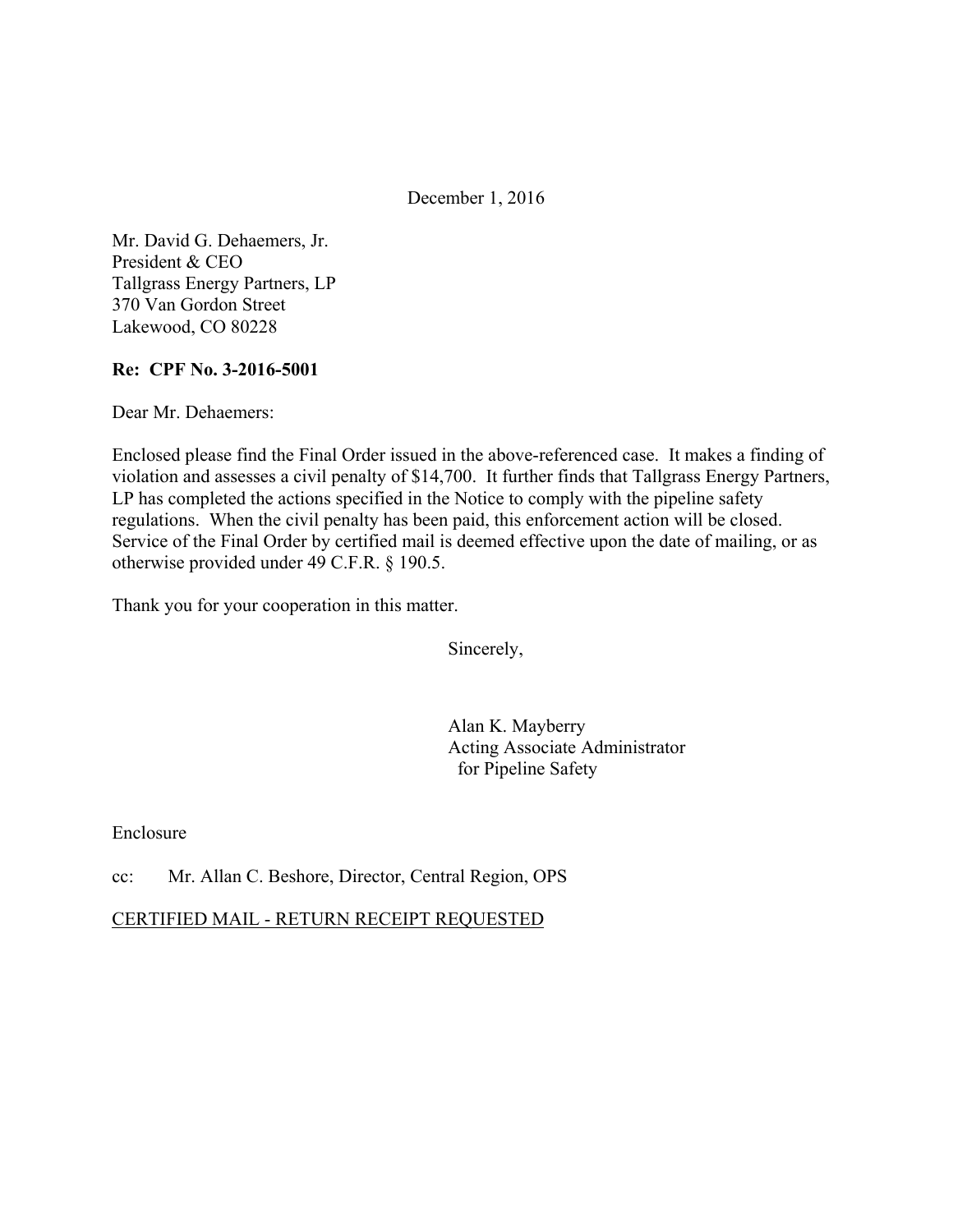## **U.S. DEPARTMENT OF TRANSPORTATION PIPELINE AND HAZARDOUS MATERIALS SAFETY ADMINISTRATION OFFICE OF PIPELINE SAFETY WASHINGTON, D.C. 20590**

| In the Matter of                                                                           |  |
|--------------------------------------------------------------------------------------------|--|
| Tallgrass Pony Express Pipeline, LLC,<br>a subsidiary of Tallgrass Energy<br>Partners, LP, |  |
| Respondent.                                                                                |  |

 $\mathcal{L}=\{1,2,3,4,5\}$ 

**CPF No. 3-2016-5001** 

#### **FINAL ORDER**

On February 13, 2015, pursuant to 49 U.S.C. § 60117, a representative of the Pipeline and Hazardous Materials Safety Administration (PHMSA), Office of Pipeline Safety (OPS), sent Tallgrass Pony Express Pipeline, LLC, a subsidiary of Tallgrass Energy Partners, LP (Tallgrass or Respondent) a Request for Specific Information for two over-pressure incidents that occurred on October 7, 2014, between Jennings Station and Natoma Station in Kansas and on October 28, 2014, at Cushing Station in Cushing, Oklahoma. The Tallgrass systems consist of a crude oil line that operates approximately 700 miles of pipeline from Wyoming to Oklahoma.<sup>1</sup>

As a result of the inspection, the Director, Central Region, OPS (Director), issued to Respondent, by letter dated March 16, 2016, a Notice of Probable Violation, Proposed Civil Penalty, and Proposed Compliance Order (Notice). In accordance with 49 C.F.R. § 190.207, the Notice proposed finding that Tallgrass had violated 49 C.F.R. § 195.406, and proposed assessing a civil penalty of \$14,700 for the alleged violation. The Notice also proposed ordering Respondent to take certain measures to correct the alleged violation.

Tallgrass responded to the Notice by letter dated April 19, 2016 (Response). The company did not contest the allegations of violation but provided information concerning the corrective actions it had taken and submitted copies of its revised procedures. Respondent did not request a hearing and therefore has waived its right to one.

# **FINDING OF VIOLATION**

In its Response, Tallgrass did not contest the allegation in the Notice that it violated 49 C.F.R. Part 195, as follows:

 $\overline{a}$ 

<sup>&</sup>lt;sup>1</sup> Pipeline Safety Violation Report (Violation Report), (Mar. 16, 2016) (on file with PHMSA), at 1.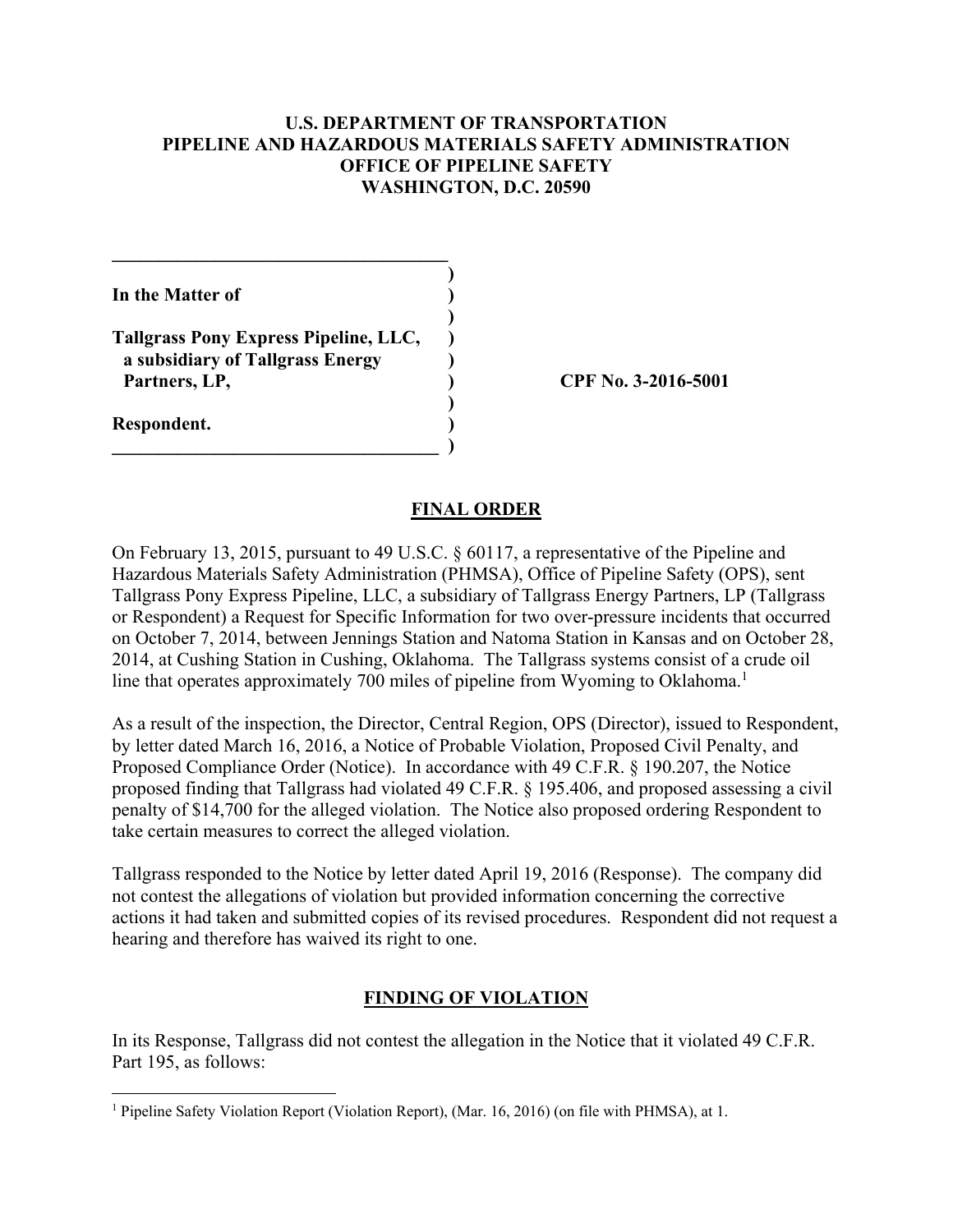**Item 1:** The Notice alleged that Respondent violated 49 C.F.R. § 195.406, which states in relevant part:

## **§ 195.406 Maximum Operating Pressure.**

 $(a) \ldots$ .

(b) No operator may permit the pressure in a pipeline during surges or other variations from normal operations to exceed 110 percent of the operating pressure limit established under paragraph (a) of this section. Each operator must provide adequate controls and protective equipment to control the pressure within this limit.

The Notice alleged that Respondent violated 49 C.F.R. § 195.406 by failing to provide adequate controls and protective equipment to ensure the pressure in its pipeline did not exceed 110 percent of the permitted maximum operating pressure. Specifically, the Notice alleged Tallgrass failed to provide adequate controls and protective equipment to limit the pressure to 110 percent on two occasions during the operation of the Tallgrass pipeline in October of 2014. On October 7, 2014, during the line fill operations of Tallgrass, Tallgrass personnel did not open a valve at the Cushing Station to relieve the nitrogen that was being used as backpressure to keep the line from going slack.<sup>2</sup> As a result, the pressure of the line began to build up to over 110 percent of the maximum operating pressure at several locations between Jennings and Natoma Stations in Kansas.<sup>3</sup> On October 28, 2014, a controller was checking the operation of main line valves at the Cushing Station because he had noted that a couple of mainline valves on the northern end of the pipeline had not responded.<sup>4</sup> As the valves opened, head pressure on the mainline caused the Cushing Station piping to reach over 110 percent of the 285 psig maximum operating pressure.<sup>5</sup>

Respondent did not contest this allegation of violation. Accordingly, based upon a review of all of the evidence, I find that Respondent violated 49 C.F.R. § 195.406 by failing to provide adequate controls and protective equipment to ensure the pressure in its pipeline did not exceed 110 percent of the permitted maximum operating pressure.

This finding of violation will be considered a prior offense in any subsequent enforcement action taken against Respondent.

# **ASSESSMENT OF PENALTY**

Under 49 U.S.C. § 60122, Respondent is subject to an administrative civil penalty not to exceed \$200,000 per violation for each day of the violation, up to a maximum of \$2,000,000 for any related series of violations. In determining the amount of a civil penalty under 49 U.S.C. § 60122 and 49 C.F.R. § 190.225, I must consider the following criteria: the nature, circumstances, and gravity of the violation, including adverse impact on the environment; the

 $\overline{a}$ 

 $^5$  *Id.* 

<sup>&</sup>lt;sup>2</sup> Notice at 2.

 $3$  *Id.* 

<sup>4</sup> *Id.*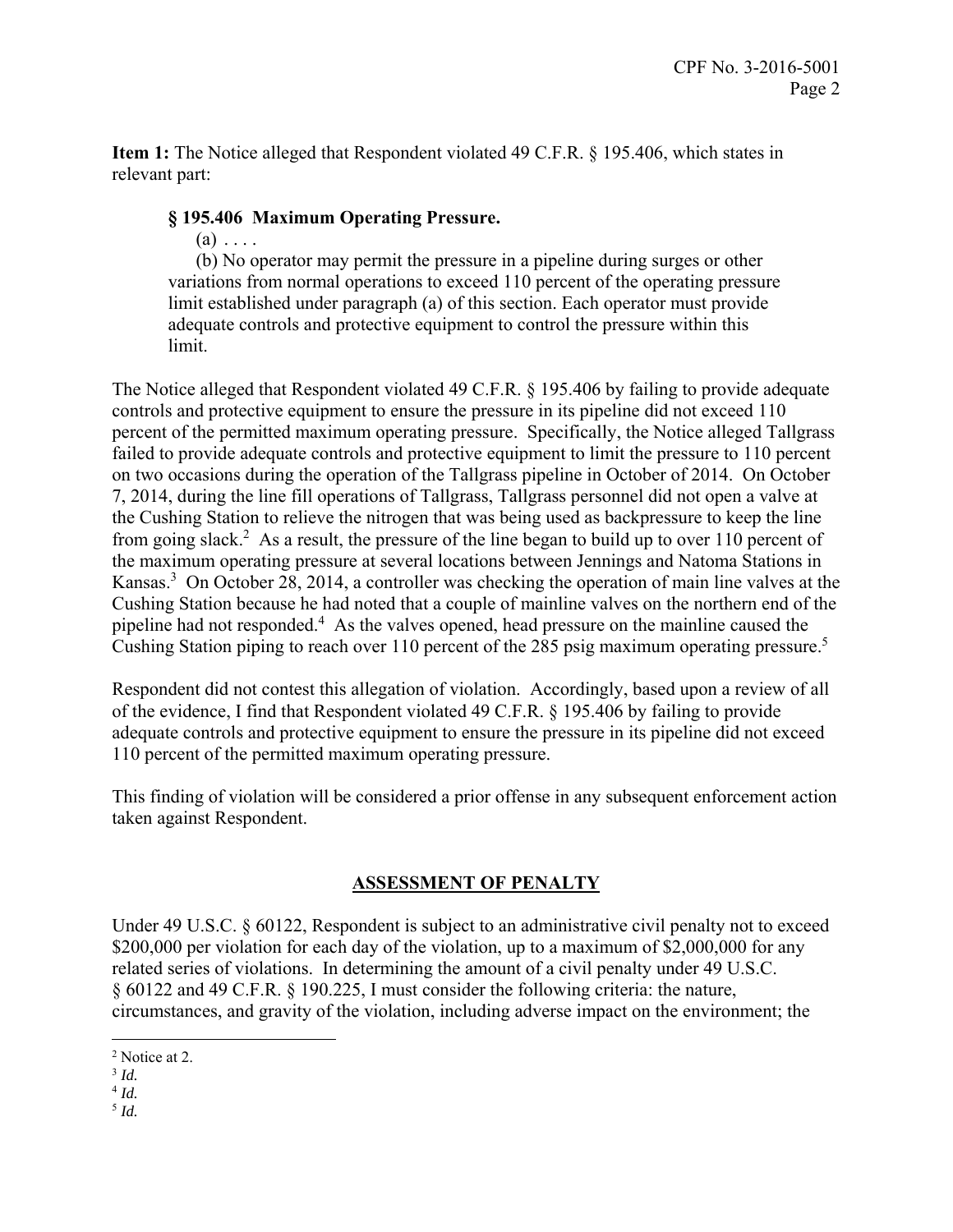degree of Respondent's culpability; the history of Respondent's prior offenses; the Respondent's ability to pay the penalty and any effect that the penalty may have on its ability to continue doing business; and the good faith of Respondent in attempting to comply with the pipeline safety regulations. In addition, I may consider the economic benefit gained from the violation without any reduction because of subsequent damages, and such other matters as justice may require. The Notice proposed a total civil penalty of \$14,700 for the violations cited above.

**Item 1:** The Notice proposed a civil penalty of \$14,700 for Respondent's violation of 49 C.F.R. § 195.406, for failing to provide adequate controls and protective equipment to ensure the pressure did not exceed 110 percent of the permitted maximum operating pressure. Tallgrass did not contest the allegation, but requested that the proposed penalty be reduced or eliminated based on the immediate actions taken by the company and the substantial costs incurred as a result of the over-pressure incidents.<sup>6</sup>

I find that the penalty amount proposed in the notice is warranted considering the nature, circumstances, and gravity of the violation and Respondent's culpability for the violation. Respondent is correct that the pipeline was subject to over-pressurization exceeding the 100 percent of the permitted maximum operating pressure for a short period of time, but this was taken into consideration when the proposed penalty amount was determined and would have been higher had the period of over-pressurization been longer. Accordingly, having reviewed the record and considered the assessment criteria, I assess Respondent a civil penalty of \$14,700 for violation of 49 C.F.R. § 192.605. Accordingly, having reviewed the record and considered the assessment criteria, I assess Respondent a civil penalty of \$14,700 for violation of 49 C.F.R. § 195.

In summary, having reviewed the record and considered the assessment criteria for each of the Items cited above, I assess Respondent a total civil penalty of **\$14,700**.

Payment of the civil penalty must be made within 20 days of service. Federal regulations (49 C.F.R. § 89.21(b)(3)) require such payment to be made by wire transfer through the Federal Reserve Communications System (Fedwire), to the account of the U.S. Treasury. Detailed instructions are contained in the enclosure. Questions concerning wire transfers should be directed to: Financial Operations Division (AMK-325), Federal Aviation Administration, 6500 S MacArthur Blvd., Oklahoma City, Oklahoma 79169. The Financial Operations Division telephone number is (405) 954-8845.

Failure to pay the \$14,700 civil penalty will result in accrual of interest at the current annual rate in accordance with 31 U.S.C. § 3717, 31 C.F.R. § 901.9 and 49 C.F.R. § 89.23. Pursuant to those same authorities, a late penalty charge of six percent (6%) per annum will be charged if payment is not made within 110 days of service. Furthermore, failure to pay the civil penalty may result in referral of the matter to the Attorney General for appropriate action in a district court of the United States.

 $\overline{a}$ 

<sup>&</sup>lt;sup>6</sup> Response at 2.